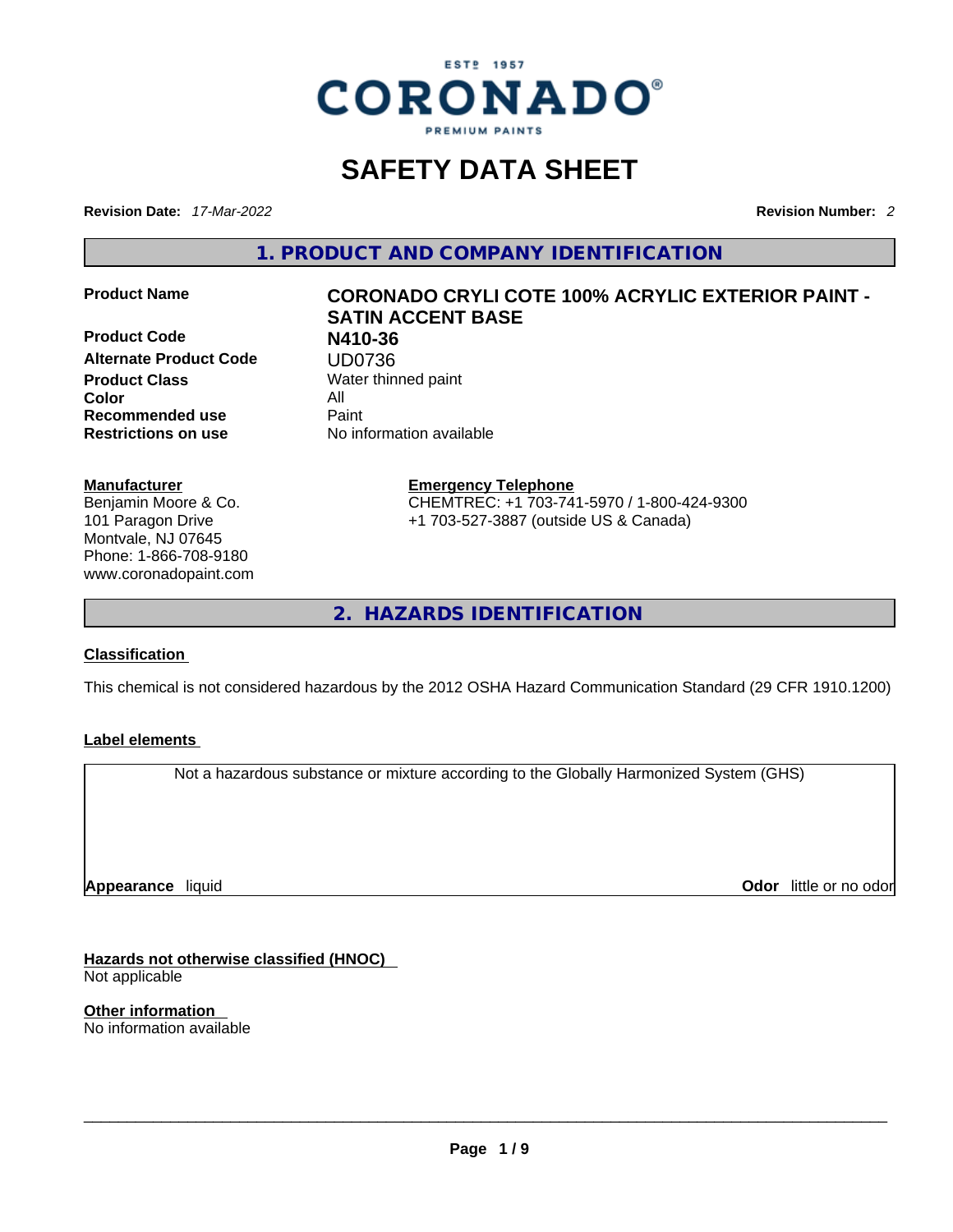**WARNING:** This product contains isothiazolinone compounds at levels of <0.1%. These substances are biocides commonly found in most paints and a variety of personal care products as a preservative. Certain individuals may be sensitive or allergic to these substances, even at low levels.

### **3. COMPOSITION INFORMATION ON COMPONENTS**

| <b>Chemical name</b>                      | CAS No.    | Weight-%    |
|-------------------------------------------|------------|-------------|
| Nepheline syenite                         | 37244-96-5 | $10 - 15$   |
| Zinc oxide                                | 1314-13-2  | $1 - 5$     |
| Propanoic acid, 2-methyl-, monoester with | 25265-77-4 | 1 - 5       |
| 2,2,4-trimethyl-1,3-pentanediol           |            |             |
| Sodium C14-C16 olefin sulfonate           | 68439-57-6 | $0.1 - 0.5$ |

|                                                  | 4. FIRST AID MEASURES                                                                                    |
|--------------------------------------------------|----------------------------------------------------------------------------------------------------------|
| <b>General Advice</b>                            | No hazards which require special first aid measures.                                                     |
| <b>Eye Contact</b>                               | Rinse thoroughly with plenty of water for at least 15 minutes and consult a<br>physician.                |
| <b>Skin Contact</b>                              | Wash off immediately with soap and plenty of water while removing all<br>contaminated clothes and shoes. |
| <b>Inhalation</b>                                | Move to fresh air. If symptoms persist, call a physician.                                                |
| Ingestion                                        | Clean mouth with water and afterwards drink plenty of water. Consult a physician<br>if necessary.        |
| <b>Most Important</b><br><b>Symptoms/Effects</b> | None known.                                                                                              |
| <b>Notes To Physician</b>                        | Treat symptomatically.                                                                                   |
|                                                  | 5. FIRE-FIGHTING MEASURES                                                                                |
| <b>Suitable Extinguishing Media</b>              | Use extinguishing measures that are appropriate to local                                                 |

|                                                       | circumstances and the surrounding environment.                                                                                               |
|-------------------------------------------------------|----------------------------------------------------------------------------------------------------------------------------------------------|
| Protective equipment and precautions for firefighters | As in any fire, wear self-contained breathing apparatus<br>pressure-demand, MSHA/NIOSH (approved or equivalent)<br>and full protective gear. |
| <b>Specific Hazards Arising From The Chemical</b>     | Closed containers may rupture if exposed to fire or<br>extreme heat.                                                                         |
| Sensitivity to mechanical impact                      | No.                                                                                                                                          |
| Sensitivity to static discharge                       | No.                                                                                                                                          |
| <b>Flash Point Data</b><br>Flash point (°F)           | Not applicable                                                                                                                               |
|                                                       |                                                                                                                                              |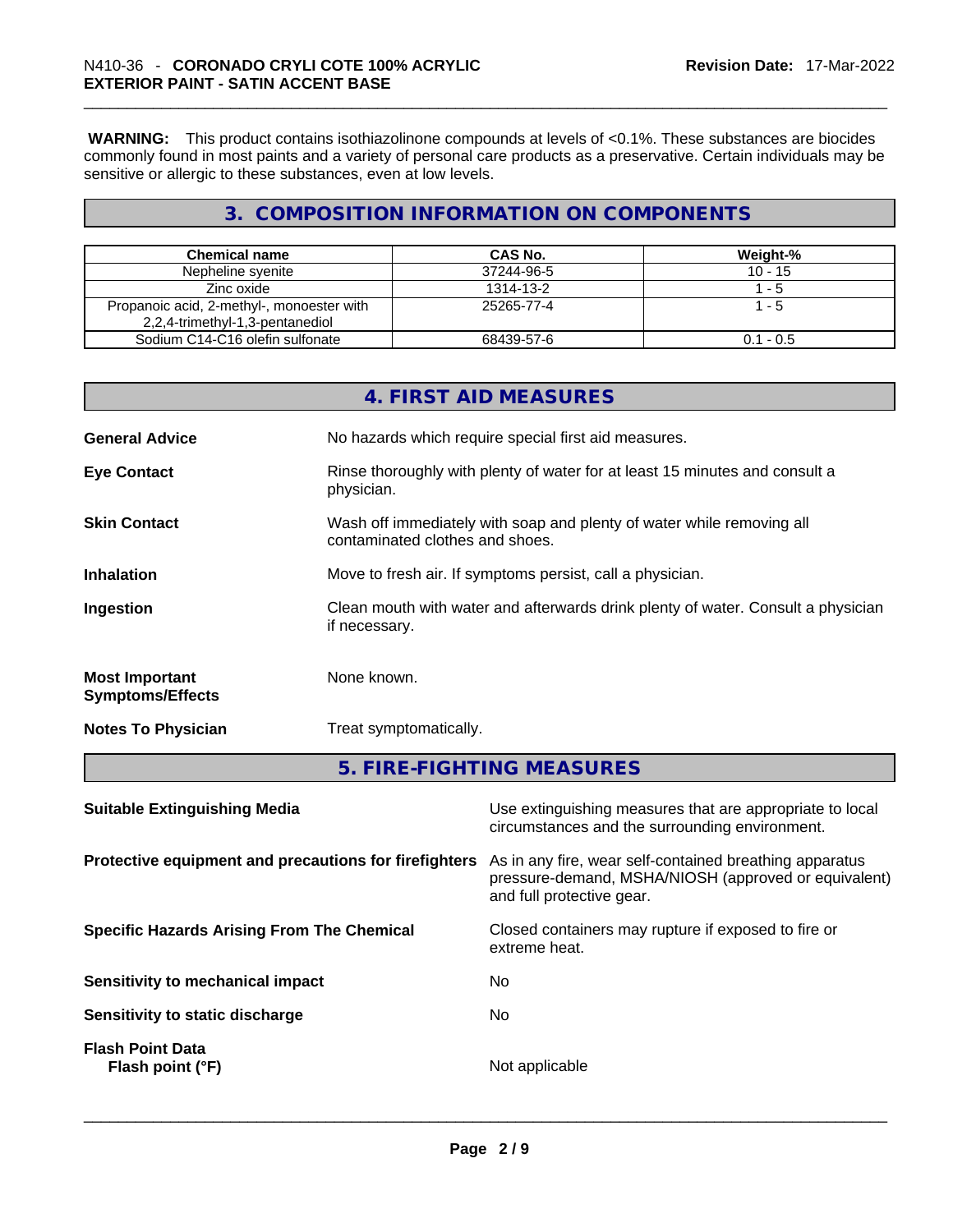| Flash Point (°C)<br><b>Method</b>                             |                        | Not applicable<br>Not applicable |                                |
|---------------------------------------------------------------|------------------------|----------------------------------|--------------------------------|
| <b>Flammability Limits In Air</b>                             |                        |                                  |                                |
| Lower flammability limit:<br><b>Upper flammability limit:</b> |                        | Not applicable<br>Not applicable |                                |
| <b>NFPA</b><br>Health: 1                                      | <b>Flammability: 0</b> | <b>Instability: 0</b>            | <b>Special:</b> Not Applicable |
| <b>NFPA Legend</b><br>0 - Not Hazardous                       |                        |                                  |                                |

- 
- 1 Slightly
- 2 Moderate
- 3 High
- 4 Severe

*The ratings assigned are only suggested ratings, the contractor/employer has ultimate responsibilities for NFPA ratings where this system is used.* 

*Additional information regarding the NFPA rating system is available from the National Fire Protection Agency (NFPA) at www.nfpa.org.* 

|                                  | 6. ACCIDENTAL RELEASE MEASURES                                                                                                                                                   |
|----------------------------------|----------------------------------------------------------------------------------------------------------------------------------------------------------------------------------|
| <b>Personal Precautions</b>      | Avoid contact with skin, eyes and clothing. Ensure adequate ventilation.                                                                                                         |
| <b>Other Information</b>         | Prevent further leakage or spillage if safe to do so.                                                                                                                            |
| <b>Environmental precautions</b> | See Section 12 for additional Ecological Information.                                                                                                                            |
| <b>Methods for Cleaning Up</b>   | Soak up with inert absorbent material. Sweep up and shovel into suitable<br>containers for disposal.                                                                             |
|                                  | 7. HANDLING AND STORAGE                                                                                                                                                          |
| <b>Handling</b>                  | Avoid contact with skin, eyes and clothing. Avoid breathing vapors, spray mists or<br>sanding dust. In case of insufficient ventilation, wear suitable respiratory<br>equipment. |
| <b>Storage</b>                   | Keep container tightly closed. Keep out of the reach of children.                                                                                                                |
| <b>Incompatible Materials</b>    | No information available                                                                                                                                                         |
|                                  |                                                                                                                                                                                  |

### **8. EXPOSURE CONTROLS/PERSONAL PROTECTION**

#### **Exposure Limits**

| <b>Chemical name</b> | <b>ACGIH TLV</b>                                  | <b>OSHA PEL</b>          |
|----------------------|---------------------------------------------------|--------------------------|
| Zinc oxide           | STEL: 10 mg/m <sup>3</sup> respirable particulate | $5 \text{ mg/m}^3$ - TWA |
|                      | matter                                            | 15 mg/m $3$ - TWA        |
|                      | TWA: $2 \text{ mg/m}^3$ respirable particulate    |                          |
|                      | matter                                            |                          |

#### **Legend**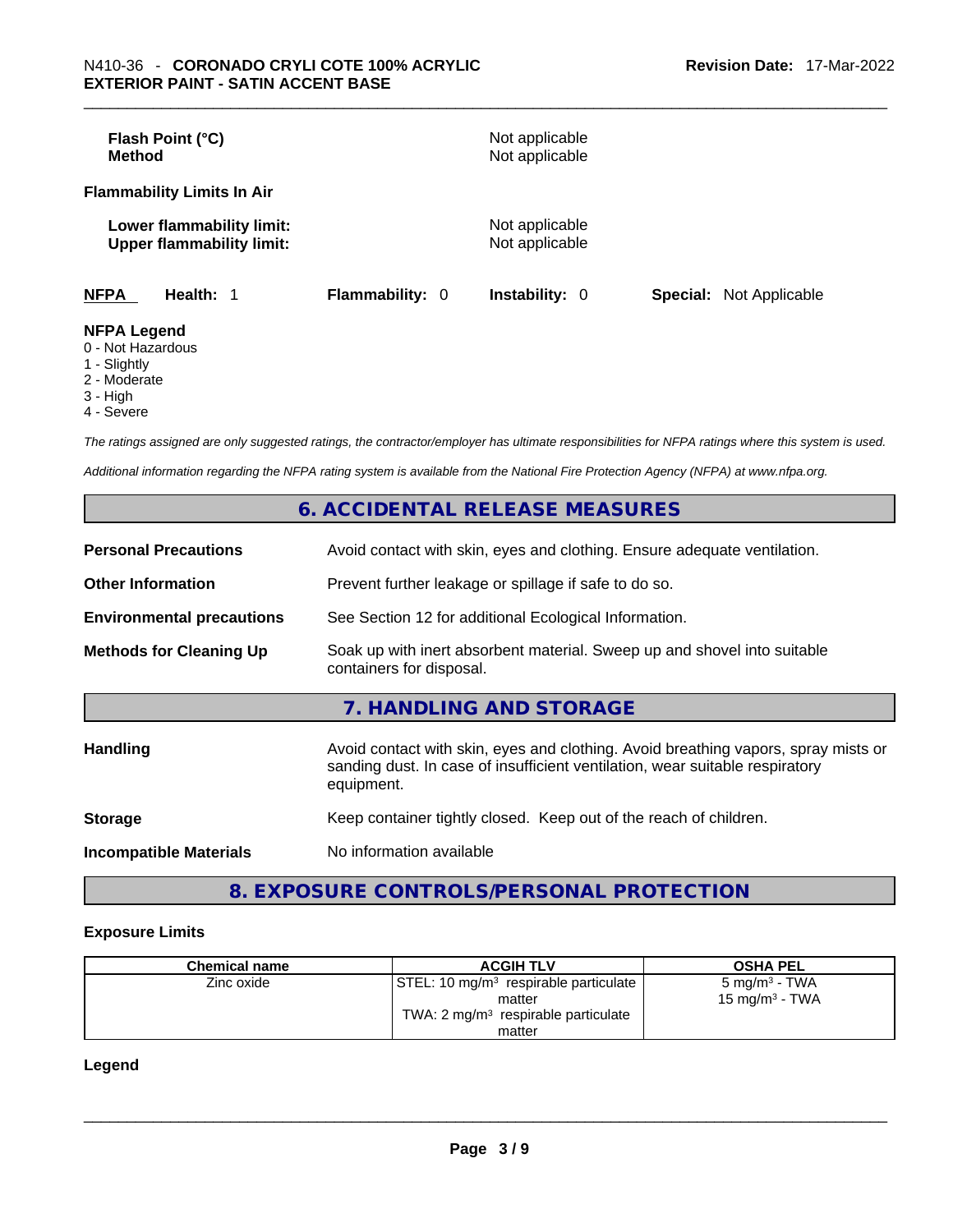ACGIH - American Conference of Governmental Industrial Hygienists Exposure Limits OSHA - Occupational Safety & Health Administration Exposure Limits N/E - Not Established

| <b>Engineering Measures</b>          | Ensure adequate ventilation, especially in confined areas.                                                                          |
|--------------------------------------|-------------------------------------------------------------------------------------------------------------------------------------|
| <b>Personal Protective Equipment</b> |                                                                                                                                     |
| <b>Eye/Face Protection</b>           | Safety glasses with side-shields.                                                                                                   |
| <b>Skin Protection</b>               | Protective gloves and impervious clothing.                                                                                          |
| <b>Respiratory Protection</b>        | In case of insufficient ventilation wear suitable respiratory equipment.                                                            |
| <b>Hygiene Measures</b>              | Avoid contact with skin, eyes and clothing. Remove and wash contaminated<br>clothing before re-use. Wash thoroughly after handling. |

**9. PHYSICAL AND CHEMICAL PROPERTIES** 

**Appearance** liquid **Odor Odor Odor Odor Odor Odor** *little or no odor little or no odor little or no odor* **Odor Threshold No information available No information available Density (lbs/gal)** 9.5 - 9.6 **Specific Gravity** 1.14 - 1.16 **pH pH No** information available **Viscosity (cps) No information available No information available Solubility(ies)** No information available **Water solubility Water solubility Water solubility Water solubility Water solubility Water solution Evaporation Rate No information available No information available Vapor pressure**  No information available **Vapor pressure No information available Vapor density No information available No information available Wt. % Solids** 40 - 50 **Vol. % Solids** 30 - 40 **Wt. % Volatiles** 50 - 60 **Vol. % Volatiles** 60 - 70 **VOC Regulatory Limit (g/L)** < 50 **Boiling Point (°F)** 212 **Boiling Point**  $(^{\circ}C)$  100 **Freezing point (°F)** 32 **Freezing Point (°C)** 0 **Flash point (°F)** Not applicable **Flash Point (°C)** Not applicable **Method** Not applicable **Flammability (solid, gas)** Not applicable **Upper flammability limit:** Not applicable **Lower flammability limit:** Not applicable **Autoignition Temperature (°F)** No information available **Autoignition Temperature (°C)** No information available **Decomposition Temperature (°F)** No information available **Decomposition Temperature (°C)** No information available **Partition coefficient Community Contract Contract Contract Contract Contract Contract Contract Contract Contract Contract Contract Contract Contract Contract Contract Contract Contract Contract Contract Contract Contr** 

### **10. STABILITY AND REACTIVITY**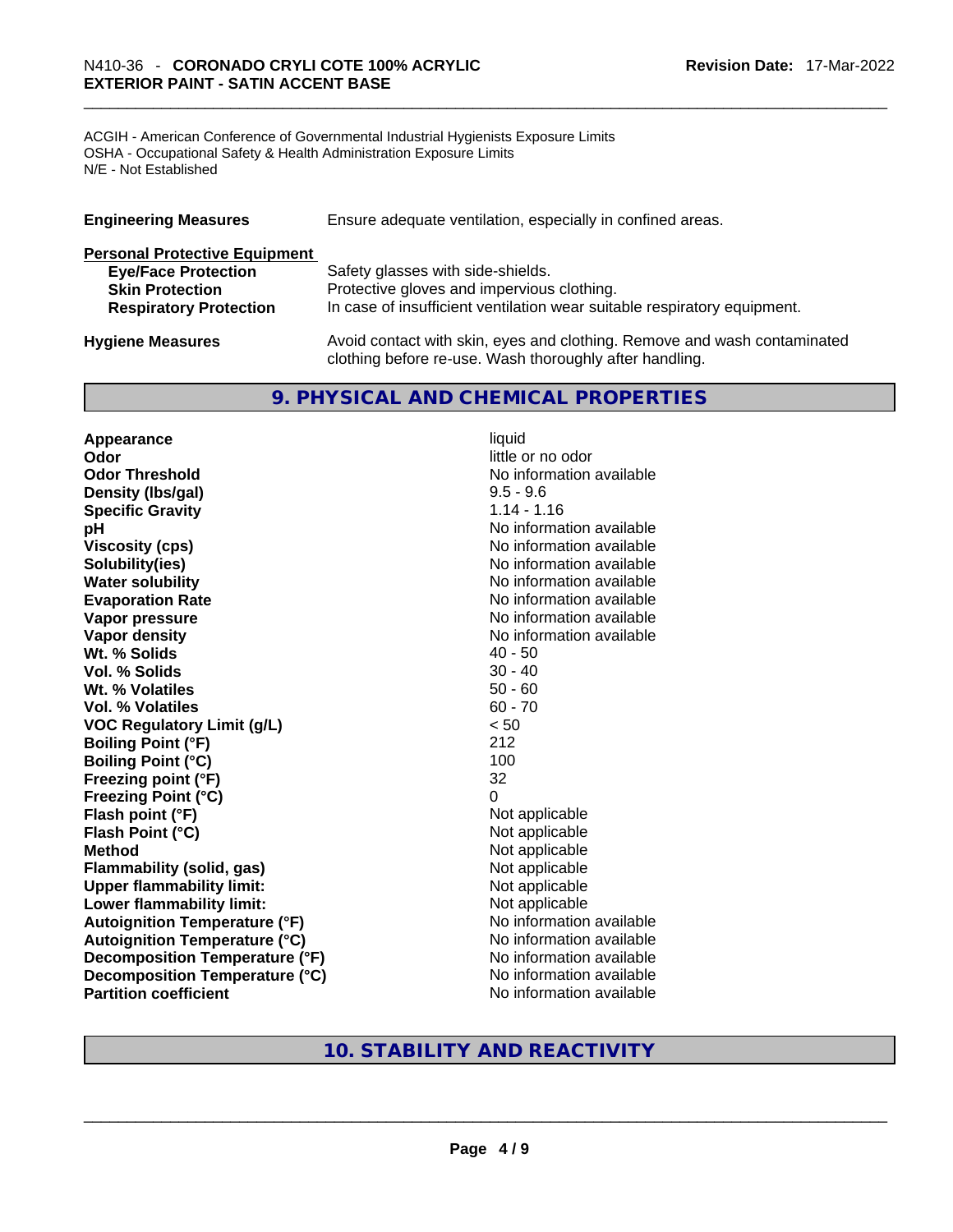| <b>Reactivity</b>                       | Not Applicable                           |
|-----------------------------------------|------------------------------------------|
| <b>Chemical Stability</b>               | Stable under normal conditions.          |
| <b>Conditions to avoid</b>              | Prevent from freezing.                   |
| <b>Incompatible Materials</b>           | No materials to be especially mentioned. |
| <b>Hazardous Decomposition Products</b> | None under normal use.                   |
| Possibility of hazardous reactions      | None under normal conditions of use.     |

## **11. TOXICOLOGICAL INFORMATION**

| <b>Product Information</b>                                                                                                                                                                                                                                                                                                |                                                                                                                                                                                                                                                                                                                                                                                                                                                                                                                         |
|---------------------------------------------------------------------------------------------------------------------------------------------------------------------------------------------------------------------------------------------------------------------------------------------------------------------------|-------------------------------------------------------------------------------------------------------------------------------------------------------------------------------------------------------------------------------------------------------------------------------------------------------------------------------------------------------------------------------------------------------------------------------------------------------------------------------------------------------------------------|
| Information on likely routes of exposure                                                                                                                                                                                                                                                                                  |                                                                                                                                                                                                                                                                                                                                                                                                                                                                                                                         |
| <b>Principal Routes of Exposure</b>                                                                                                                                                                                                                                                                                       | Eye contact, skin contact and inhalation.                                                                                                                                                                                                                                                                                                                                                                                                                                                                               |
| <b>Acute Toxicity</b>                                                                                                                                                                                                                                                                                                     |                                                                                                                                                                                                                                                                                                                                                                                                                                                                                                                         |
| <b>Product Information</b>                                                                                                                                                                                                                                                                                                | No information available                                                                                                                                                                                                                                                                                                                                                                                                                                                                                                |
|                                                                                                                                                                                                                                                                                                                           | Symptoms related to the physical, chemical and toxicological characteristics                                                                                                                                                                                                                                                                                                                                                                                                                                            |
| <b>Symptoms</b>                                                                                                                                                                                                                                                                                                           | No information available                                                                                                                                                                                                                                                                                                                                                                                                                                                                                                |
|                                                                                                                                                                                                                                                                                                                           | Delayed and immediate effects as well as chronic effects from short and long-term exposure                                                                                                                                                                                                                                                                                                                                                                                                                              |
| Eye contact<br><b>Skin contact</b><br><b>Inhalation</b><br>Ingestion<br><b>Sensitization</b><br><b>Neurological Effects</b><br><b>Mutagenic Effects</b><br><b>Reproductive Effects</b><br><b>Developmental Effects</b><br><b>Target organ effects</b><br><b>STOT - single exposure</b><br><b>STOT - repeated exposure</b> | May cause slight irritation.<br>Substance may cause slight skin irritation. Prolonged or repeated contact may dry<br>skin and cause irritation.<br>May cause irritation of respiratory tract.<br>Ingestion may cause gastrointestinal irritation, nausea, vomiting and diarrhea.<br>No information available<br>No information available.<br>No information available.<br>No information available.<br>No information available.<br>No information available.<br>No information available.<br>No information available. |
| Other adverse effects<br><b>Aspiration Hazard</b>                                                                                                                                                                                                                                                                         | No information available.<br>No information available                                                                                                                                                                                                                                                                                                                                                                                                                                                                   |
|                                                                                                                                                                                                                                                                                                                           |                                                                                                                                                                                                                                                                                                                                                                                                                                                                                                                         |

**Numerical measures of toxicity**

**The following values are calculated based on chapter 3.1 of the GHS document**

### **Component Information**

| ianie<br>21 ISB | <b>D50</b><br>)ra               | $\mathbf{r}$<br>ч ю. | $\sim$ $\sim$ $\sim$<br>LCJU.<br>.<br>яю. |
|-----------------|---------------------------------|----------------------|-------------------------------------------|
| -<br>∠inc oxide | 5000<br>Rat<br>م دا او .<br>VN. |                      |                                           |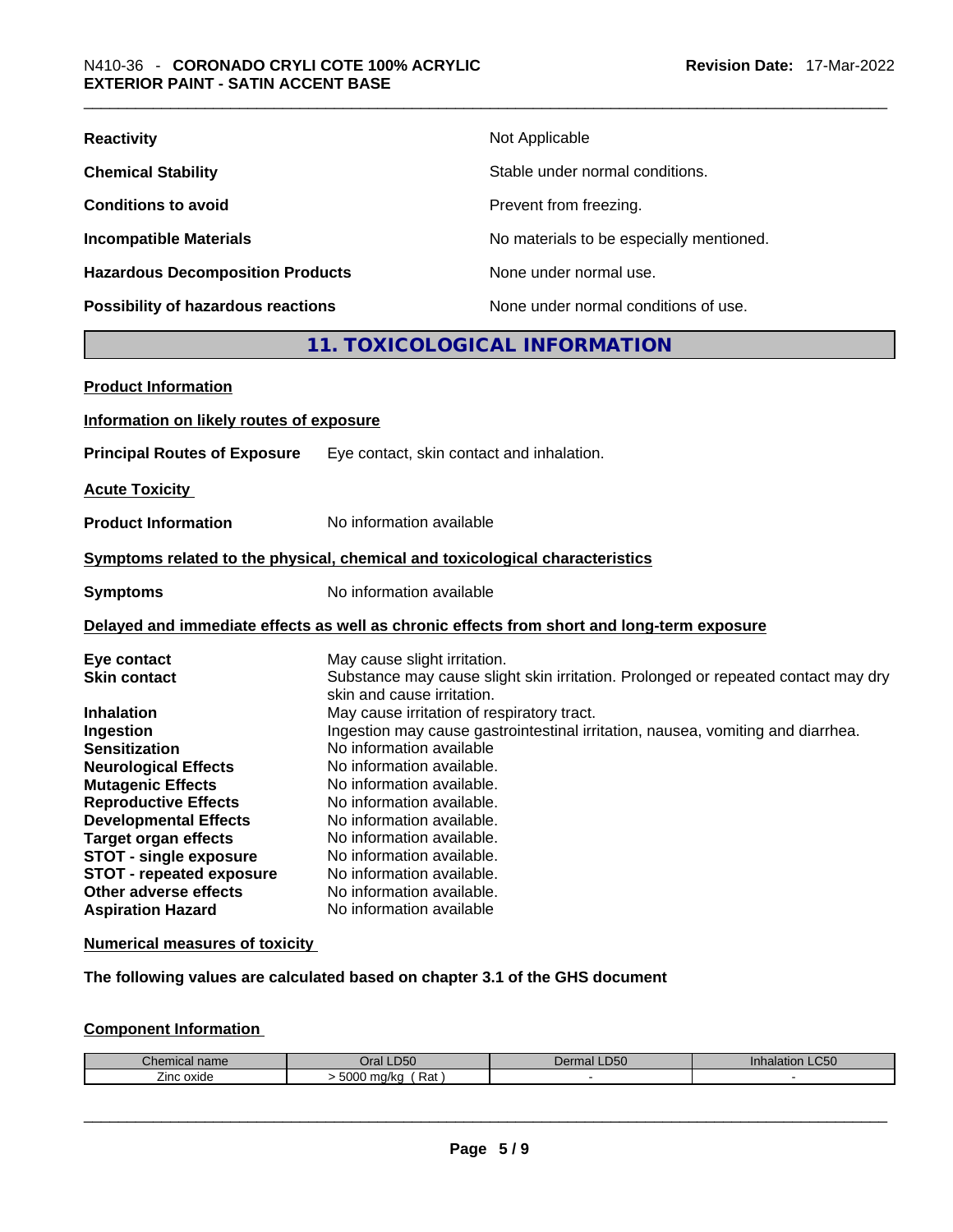| 1314-13-2                                                                                     |                      |                        |                       |
|-----------------------------------------------------------------------------------------------|----------------------|------------------------|-----------------------|
| Propanoic acid, 2-methyl-,<br>monoester with<br>2,2,4-trimethyl-1,3-pentanediol<br>25265-77-4 | $=$ 3200 mg/kg (Rat) | > 15200 mg/kg (Rat)    |                       |
| Sodium C14-C16 olefin sulfonate<br>68439-57-6                                                 | $= 2220$ mg/kg (Rat) | $> 740$ mg/kg (Rabbit) | $> 52$ mg/L (Rat) 4 h |

#### **Chronic Toxicity**

#### **Carcinogenicity**

*The information below indicates whether each agency has listed any ingredient as a carcinogen:.* 

**12. ECOLOGICAL INFORMATION** 

#### **Ecotoxicity Effects**

The environmental impact of this product has not been fully investigated.

#### **Product Information**

#### **Acute Toxicity to Fish**

No information available

#### **Acute Toxicity to Aquatic Invertebrates**

No information available

#### **Acute Toxicity to Aquatic Plants**

No information available

#### **Persistence / Degradability**

No information available.

#### **Bioaccumulation**

There is no data for this product.

#### **Mobility in Environmental Media**

No information available.

#### **Ozone**

No information available

#### **Component Information**

### **Acute Toxicity to Fish**

No information available

#### **Acute Toxicity to Aquatic Invertebrates**

No information available

# **Acute Toxicity to Aquatic Plants**

No information available \_\_\_\_\_\_\_\_\_\_\_\_\_\_\_\_\_\_\_\_\_\_\_\_\_\_\_\_\_\_\_\_\_\_\_\_\_\_\_\_\_\_\_\_\_\_\_\_\_\_\_\_\_\_\_\_\_\_\_\_\_\_\_\_\_\_\_\_\_\_\_\_\_\_\_\_\_\_\_\_\_\_\_\_\_\_\_\_\_\_\_\_\_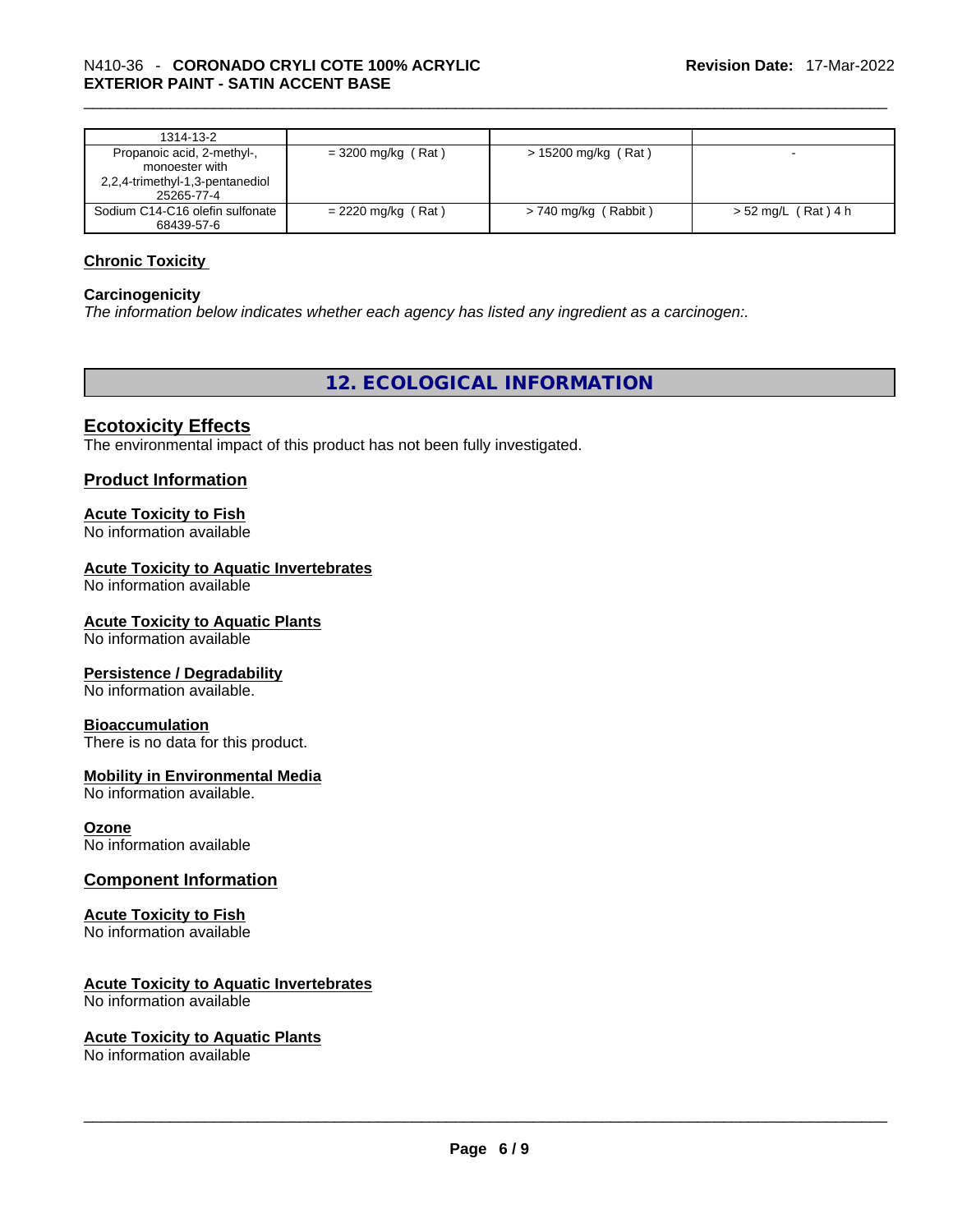|                              | 13. DISPOSAL CONSIDERATIONS                                                                                                                                                                                               |
|------------------------------|---------------------------------------------------------------------------------------------------------------------------------------------------------------------------------------------------------------------------|
| <b>Waste Disposal Method</b> | Dispose of in accordance with federal, state, and local regulations. Local<br>requirements may vary, consult your sanitation department or state-designated<br>environmental protection agency for more disposal options. |
|                              | 14. TRANSPORT INFORMATION                                                                                                                                                                                                 |
| <b>DOT</b>                   | Not regulated                                                                                                                                                                                                             |
| <b>ICAO/IATA</b>             | Not regulated                                                                                                                                                                                                             |
| <b>IMDG/IMO</b>              | Not regulated                                                                                                                                                                                                             |
|                              | <b>15. REGULATORY INFORMATION</b>                                                                                                                                                                                         |
|                              |                                                                                                                                                                                                                           |

#### **International Inventories**

| <b>TSCA: United States</b> | Yes - All components are listed or exempt. |
|----------------------------|--------------------------------------------|
| <b>DSL: Canada</b>         | Yes - All components are listed or exempt. |

#### **Federal Regulations**

| SARA 311/312 hazardous categorization |                |  |
|---------------------------------------|----------------|--|
| Acute health hazard                   | No             |  |
| Chronic Health Hazard                 | N <sub>0</sub> |  |
| Fire hazard                           | N <sub>0</sub> |  |
| Sudden release of pressure hazard     | No.            |  |
| Reactive Hazard                       | N <sub>0</sub> |  |

#### **SARA 313**

Section 313 of Title III of the Superfund Amendments and Reauthorization Act of 1986 (SARA). This product contains a chemical or chemicals which are subject to the reporting requirements of the Act and Title 40 of the Code of Federal Regulations, Part 372:

| <b>Chemical name</b> | CAS No.   | Weight-% | <b>CERCLA/SARA 313</b><br>(de minimis concentration) |
|----------------------|-----------|----------|------------------------------------------------------|
| Zinc oxide           | 1314-13-2 |          |                                                      |

**Clean Air Act,Section 112 Hazardous Air Pollutants (HAPs) (see 40 CFR 61)** This product contains the following HAPs:

*None*

### **US State Regulations**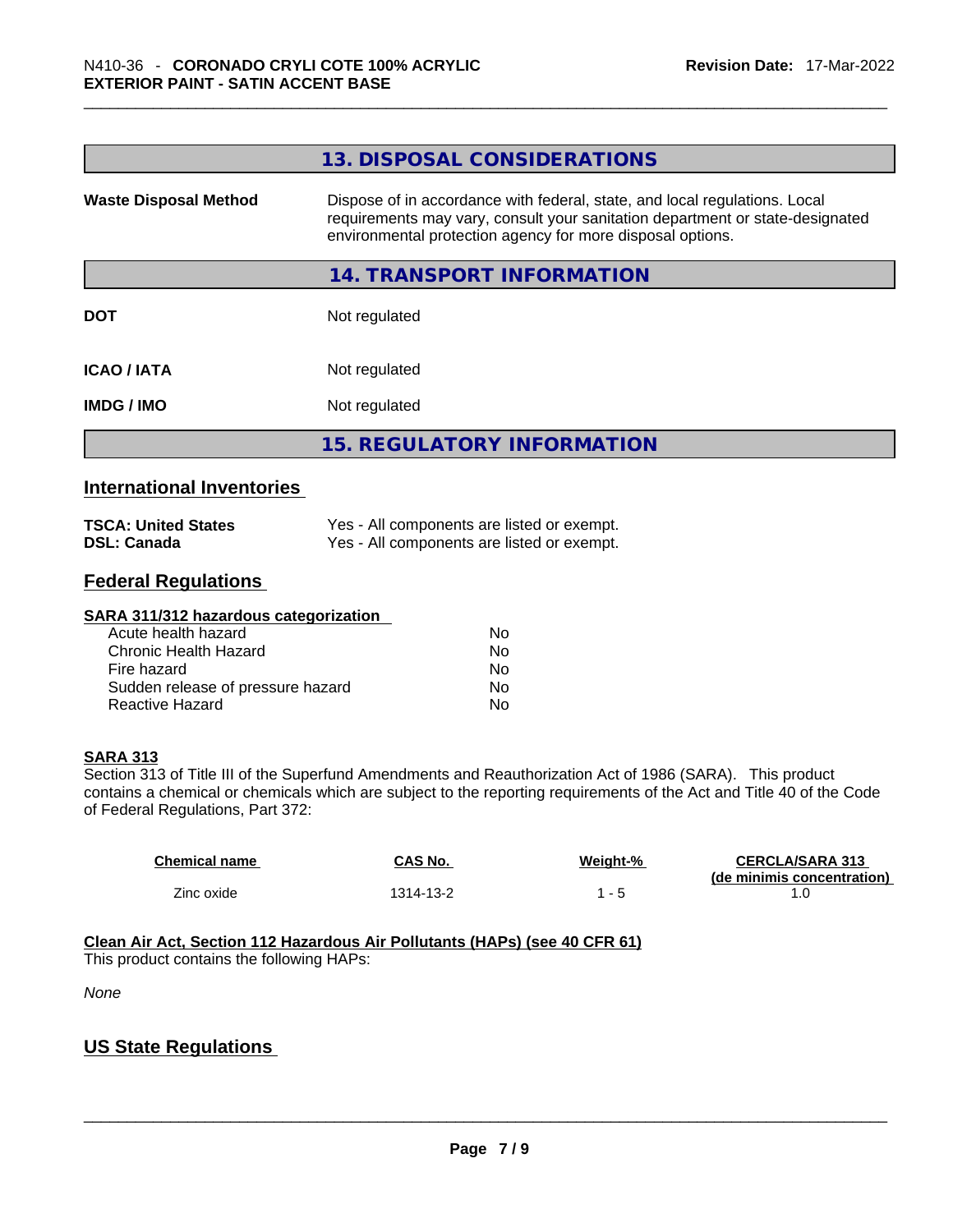#### **California Proposition 65**

**WARNING:** This product can expose you to chemicals including Crystalline Silica, which are known to the State of California to cause cancer, and Ethylene glycol, which are known to the State of California to cause birth defects or other reproductive harm. For more information go to www.P65Warnings.ca.gov.

#### **State Right-to-Know**

| Chemical<br>- ---<br>name     | Mε<br>вець | .<br><b>NAV</b><br>10۰ | .<br>I II c |
|-------------------------------|------------|------------------------|-------------|
| --<br>ovide<br>∠ınr<br>$\sim$ |            |                        |             |

#### **Legend**

X - Listed

| 16. OTHER INFORMATION                                                                                                                                 |                                                    |                                                                            |                      |                                                                                                                                               |
|-------------------------------------------------------------------------------------------------------------------------------------------------------|----------------------------------------------------|----------------------------------------------------------------------------|----------------------|-----------------------------------------------------------------------------------------------------------------------------------------------|
| $HMS -$                                                                                                                                               | Health: 1                                          | <b>Flammability: 0</b>                                                     | <b>Reactivity: 0</b> | $PPE: -$                                                                                                                                      |
| <b>HMIS Legend</b><br>0 - Minimal Hazard<br>1 - Slight Hazard<br>2 - Moderate Hazard<br>3 - Serious Hazard<br>4 - Severe Hazard<br>* - Chronic Hazard |                                                    |                                                                            |                      |                                                                                                                                               |
|                                                                                                                                                       | present under the actual normal conditions of use. | X - Consult your supervisor or S.O.P. for "Special" handling instructions. |                      | Note: The PPE rating has intentionally been left blank. Choose appropriate PPE that will protect employees from the hazards the material will |

*Caution: HMISÒ ratings are based on a 0-4 rating scale, with 0 representing minimal hazards or risks, and 4 representing significant hazards or risks. Although HMISÒ ratings are not required on MSDSs under 29 CFR 1910.1200, the preparer, has chosen to provide them. HMISÒ ratings are to be used only in conjunction with a fully implemented HMISÒ program by workers who have received appropriate HMISÒ training. HMISÒ is a registered trade and service mark of the NPCA. HMISÒ materials may be purchased exclusively from J. J. Keller (800) 327-6868.* 

 **WARNING!** If you scrape, sand, or remove old paint, you may release lead dust. LEAD IS TOXIC. EXPOSURE TO LEAD DUST CAN CAUSE SERIOUS ILLNESS, SUCH AS BRAIN DAMAGE, ESPECIALLY IN CHILDREN. PREGNANT WOMEN SHOULD ALSO AVOID EXPOSURE.Wear a NIOSH approved respirator to control lead exposure. Clean up carefully with a HEPA vacuum and a wet mop. Before you start, find out how to protect yourself and your family by contacting the National Lead Information Hotline at 1-800-424-LEAD or log on to www.epa.gov/lead.

| <b>Prepared By</b>      | <b>Product Stewardship Department</b><br>Benjamin Moore & Co.<br>101 Paragon Drive<br>Montvale, NJ 07645<br>800-225-5554 |
|-------------------------|--------------------------------------------------------------------------------------------------------------------------|
| <b>Revision Date:</b>   | 17-Mar-2022                                                                                                              |
| <b>Revision Summary</b> | Not available                                                                                                            |